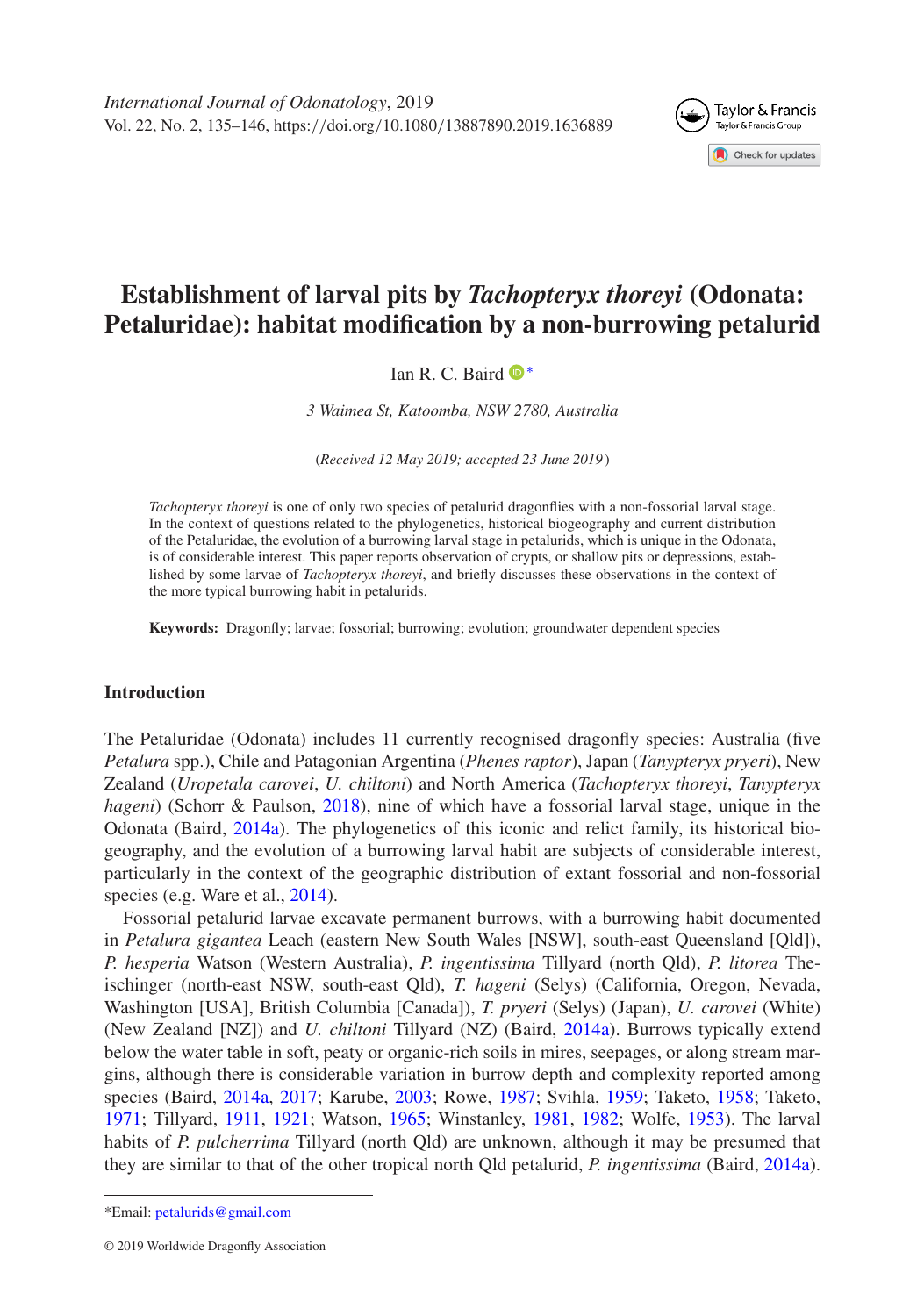Maximum depths recorded for petalurid burrows range from up to 15 cm in *T. hageni* (Svihla, [1959\)](#page-11-2) to 75 cm in *P. gigantea* (for review, see Baird, [2014a\)](#page-10-0). Once established, burrows are occupied and maintained throughout the larval stage through to emergence. A very long larval stage of five years has been documented in *T. hageni* (Valley, [2000\)](#page-11-11), at least five years extrapolated for *Uropetala* spp. (Wolfe, [1953\)](#page-11-10), and at least six years extrapolated for *P. gigantea* (Baird, [2012,](#page-9-0) [2014a\)](#page-10-0). Burrowing petalurids may all be considered groundwater-dependent species, with the burrowing habit potentially conferring various ecological benefits over their long larval stage, including greater environmental stability, increased protection from fire, drought, flooding and above-ground predators, and provision of refugia from which to practice ambush predation (Baird, [2014a;](#page-10-0) Baird & Burgin, [2016\)](#page-10-4).

In contrast to the burrowing petalurids, larvae of the monotypic *Tachopteryx thoreyi* (Hagen) (eastern USA; Paulson, [2011\)](#page-10-5) and monotypic *Phenes raptor* Rambur (central and southern Chile and Patagonian Argentina; Garrison, von Ellenrieder, & Louton, [2006\)](#page-10-6) are non-burrowing (for review, see Baird, [2013,](#page-10-7) [2014a\)](#page-10-0). While very long larval stages are now documented for a number of the burrowing species, and of up to 8 years extrapolated for some non-petalurids such as *Epiophlebia superstes* (Odonata: Epiophlebiidae) (Tabaru, [1984\)](#page-11-12), no such information has previously been published for either of the two non-burrowing petalurids. In an unpublished larval rearing study, however, Larry Everett (pers. comm.) raised several early stadia *Tachopteryx* larvae collected in Tennessee (TN) in September 2010 (*<*5 mm long at study commencement) that emerged in July 2013, suggesting a long larval stage in TN of at least three to four years. The rearing climate was considered similar to natural conditions (L. Everett, pers. comm.). It is possible that the duration of the larval stage at higher latitudes in northern USA will be longer. In another unpublished study, Günther Fleck maintained a field collected, final stadium *Phenes* larva for 11 months and one week in captivity in a humid and warm environment (∼18°C during July and August to simulate austral winter, otherwise  $21-24$ °C) in a terrarium/vivarium (before being preserved for study). The larva was healthy throughout, but exhibited minimal change in length, with wing pads still not inflated at the end of that period (G. Fleck, pers. comm.). With his experience raising larvae of species with long larval stages, and considering the long duration of the final stadium of the larva he had collected, Fleck suggested that larval stage duration in *Phenes* is likely to be at least four to five years and potentially more in colder environments at higher latitudes and elevations. It appears that burrowing and non-burrowing petalurids all have very long larval stages.

Larvae of *Tachopteryx* have typically been found amongst surface muck under fallen leaves, under *Sphagnum*, and amongst or under wet leaves and other litter (including bark and fallen wood) in wet hillside seepage areas or fens, usually near the uphill edges of seeps and fens (where they transition upslope to drier forest), with minimal surface flow at most, and no sign of burrows (e.g. Dunkle, [1981;](#page-10-8) Louton, [1982;](#page-10-9) McPheron & Schiff, [1988\)](#page-10-10). Breeding habitat may occur in forest seeps and forested fens (Barlow, [1991;](#page-10-11) Dunkle, [1981,](#page-10-8) [1989;](#page-10-12) McPheron & Schiff, [1988\)](#page-10-10) and in more open, treeless seepage areas or graminoid fens surrounded by forest (Ferro & Belshe, [1999;](#page-10-13) Walker & Smentowski, [2003;](#page-11-13) Williamson, [1932\)](#page-11-14). According to Louton [\(1982\)](#page-10-9), of five final and many middle instar larvae he collected, none were found in water or mud as stated by Byers [\(1930\)](#page-10-14) and Needham [\(1901\)](#page-10-15). The following comments by Louton [\(1982,](#page-10-9) pp. 29–30) are of interest:

Several late and final instar nymphs were kept alive in a tilted aquarium with a soil substrate, a pool at one end and the dry portion covered with sphagnum moss. The nymphs always preferred to remain under the moss. When placed in the water they floated around aimlessly and struggled out of the water as soon as possible. When moving overland, the nymphs were seen to walk on the ends of their tibia in beetle-like fashion, explaining the utility of the apical tibial claws.

Although considered non-burrowers, observations of larvae of *Tachopteryx* indicate that some larvae do modify their environment through establishment of depressions in the substrate. In his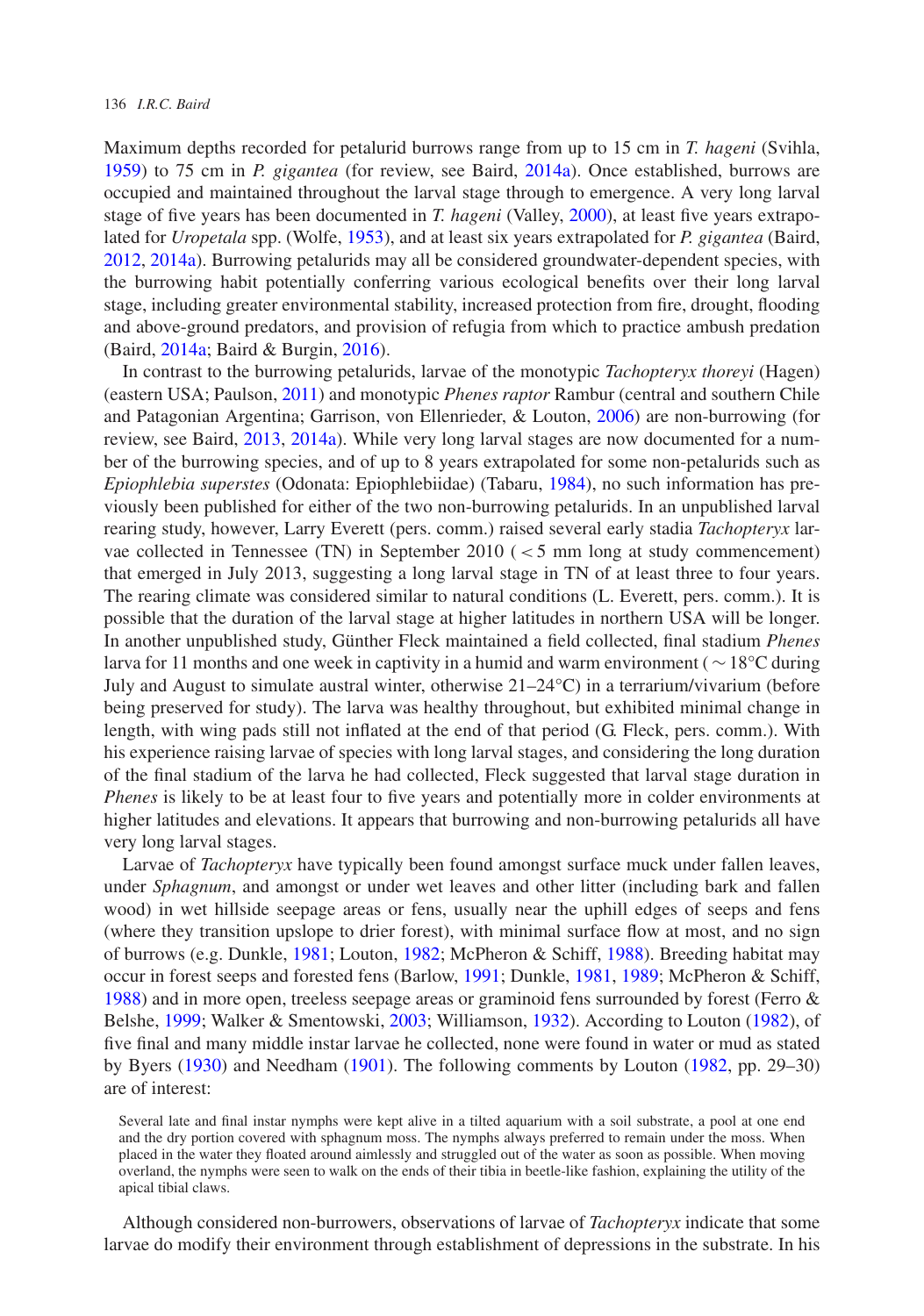detailed field study of *Tachopteryx*, Dunkle [\(1981,](#page-10-8) p. 192) noted that "A few were in depressions in the soil, but none were in burrows, nor were there any burrows present like those described for some other petalurids". Dunkle did not describe the nature of these depressions. Larry Everett (pers. comm.) has similarly observed some larvae under leaves in shallow, circular depressions in the soil in the field (largest depressions being  $\sim$  3.5 cm in diameter and up to  $\sim$  1.5 cm deep in the middle) and observed reared larvae establishing such depressions in the soil in their container (unpubl. obs.). No other reported observations have included mention of larvae in such depressions. Dunkle [\(1981\)](#page-10-8) also described the somewhat flattened and spiny larvae as leaf mimics, well adapted to concealment between and under rotting, fallen deciduous leaves (e.g. *Acer*, *Cornus* and *Quercus* spp.) in seeps or fens in their primarily deciduous forest habitats. Larvae of multiple age classes have also been found in close proximity in Missouri (MO) (M. Ferro, pers. comm.) and TN (L. Everett, pers. comm.), either without obvious depressions or pits, or the presence of such were not identified. Baird [\(2013,](#page-10-7) p. 80) noted that an earlier observation by Williamson [\(1932\)](#page-11-14), of a *Tachopteryx* larva near a vertical tunnel in muddy substrate in MO, "appears anomalous and was presumably either coincidental or the result of shallow tunnelling by the larva in the muddy substrate". It is possible that the tunnel referred to was of a small burrowing cray-fish. Eastern USA, including MO (Riggert, [2016\)](#page-10-16), is home to a diversity of burrowing crayfish and a number of these occur in the fen and seepage habitats of *Tachopteryx*. Larvae of *Somatochlora hineana* Williamson (Odonata: Corduliidae), *S. tenebrosa* (Say) and *Tachopteryx* have previously been collected from within crayfish burrows, which they apparently use as refugia, including during dry periods and winter (Pintor  $&$  Soluk, [2006;](#page-10-17) US Fish and Wildlife Service, [2001;](#page-11-15) Walker & Smentowski, [2003\)](#page-11-13). Such behaviour provides clear evidence of at least some of the benefits associated with the burrowing habit in fossorial petalurids. Burrowing crayfish also frequently occur in the groundwater-dependent mire and stream-side habitats of *P*. *gigantea*, *P. ingentissima and P. litorea* (Baird, [2014a,](#page-10-0) [2017;](#page-10-1) Baird & Benson, [2018;](#page-10-18) Benson & Baird, [2012\)](#page-10-19), where burrow openings of small crayfish may be confused with those of later stadia petalurid larvae.

In the case of the non-fossorial *Phenes raptor*, Svihla [\(1960\)](#page-11-16) reported that D. S. Bullock had dredged larvae from mud in shallow "bays" of slow flowing streams in proximity to hillside seepage areas, a larval habitat which he was not able to confirm. Svihla [\(1960\)](#page-11-16) subsequently collected an immature *Phenes* larva foraging on wet ground in a nearby *Juncus*-dominated, hill-slope seepage area above a stream. Svihla [\(1960,](#page-11-16) p. 24) also reported a single female disturbed "flying near the ground in the brush close to the mucky side of a small stream", probably investigating ovipositing opportunities in a similar type of habitat (Baird, [2013\)](#page-10-7). Svihla [\(1960,](#page-11-16) p. 24) suggested that *Phenes* larval habitat might be similar to that of *T. hageni*, *T. pryeri* and *U. carovei*, "i.e., permanent, spring-fed swampy areas located on hillsides". *Phenes* larvae have subsequently been observed beneath "rotting tree stumps in dry wooded areas" on two occasions (E. Kramer pers. comm.; cited in Jurzitza, [1989\)](#page-10-20), and amongst moist, loose organic debris associated with a decaying log on damp earth in a relatively sunny, anthropogenic rainforest clearing in a very high rainfall zone near Puerto Ramírez, in Patagonian Chile (Garrison & Muzón, [1995\)](#page-10-21). In the latter case, larvae of three or four stadia were observed (J. Muzón, pers. comm.), suggesting a capacity for the species to complete larval development in a permanently moist rainforest-floor environment that would not be considered a fen or seepage habitat. In addition to possible cohort splitting, the presence of multiple stadia suggests the possibility of more than one cohort at the Puerto Ramírez site (Baird, [2013\)](#page-10-7). According to Rosser Garrison (pers. comm.), an additional *Phenes* larva was found amongst rocks in a shallow (mostly 2.5–5 cm deep) riffle area nearby and a seep was also located not far from where the larvae were found in the terrestrial litter habitat. Single larvae of *Phenes* have subsequently been recorded twice in seeps in or adjoining *Nothofagus* forest in the dryer Mediterranean climate zone further north near Vilches Alto, Chile; half submerged in a shallow water-filled pool (*<*2 cm deep) under a fallen rotting branch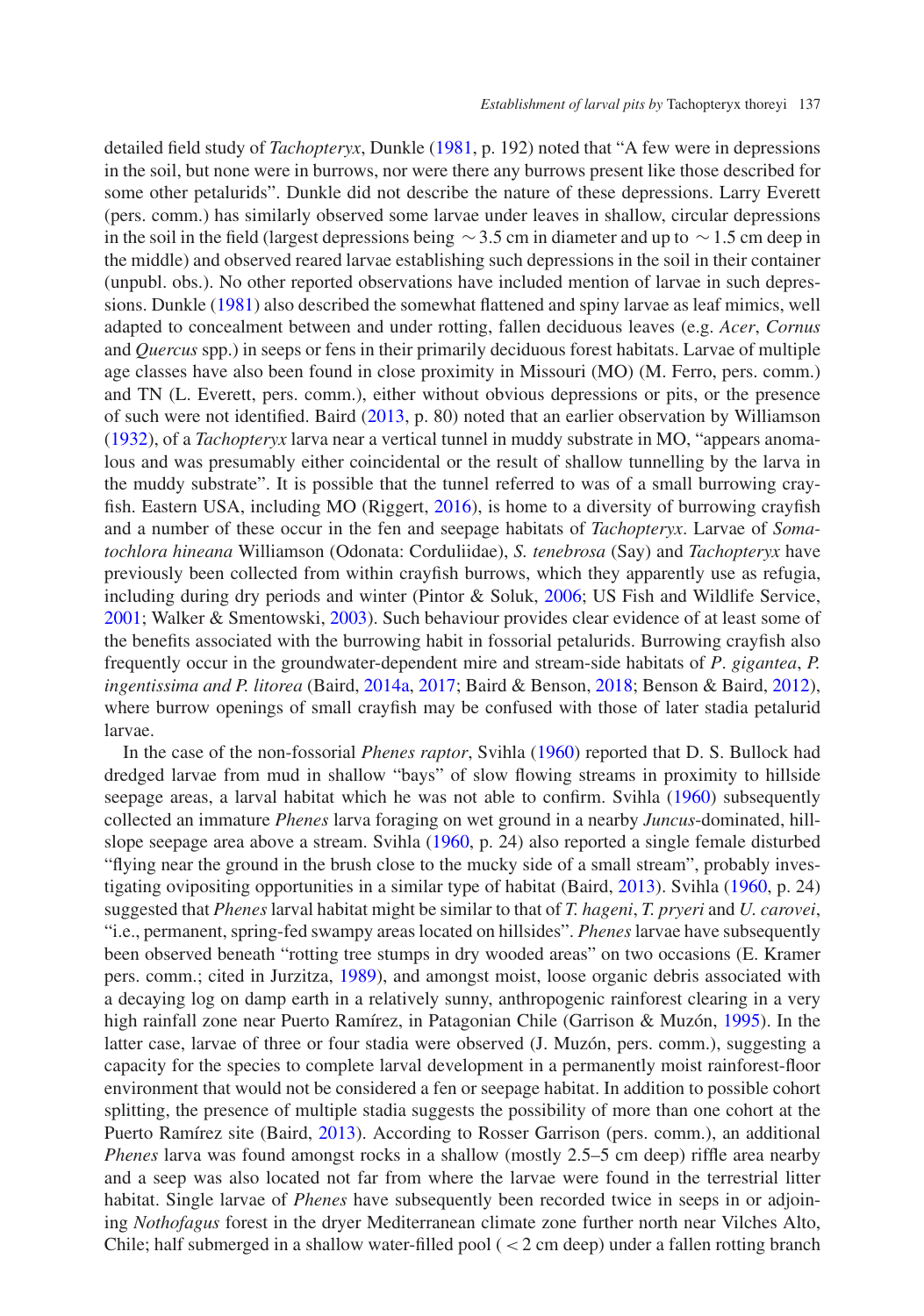(Baird, [2013\)](#page-10-7), and amongst muck and decaying plant litter in a small shallow pool less than a few millimetres deep (Fleck, [2011\)](#page-10-22). In habitat, larvae are typically well camouflaged with plant matter and muck adhering to their bodies (Baird, [2013;](#page-10-7) Fleck, [2011;](#page-10-22) Garrison & Muzón, [1995\)](#page-10-21). The final stadium *Phenes* larva which Günther Fleck maintained in captivity for 11 months was observed to mostly occupy shallow aquatic microhabitat (generally partly submerged only). The larva occasionally occupied terrestrial microhabitat, but generally in contact with moist substrate. It was also observed on one occasion at night in a surficially dry state (possibly hunting) in the terrestrial part of its enclosure (G. Fleck, pers. comm.). *Phenes* larvae are clearly quite adaptable in their ability to occupy microhabitats ranging from shallow, lotic and lentic aquatic microhabitats, to fully terrestrial ones.

Permanently humid tropical and temperate terrestrial environments such as moist forest-floor litter habitats have previously been recorded as larval habitat for a small number of odonate species (e.g. Watson, [1982;](#page-11-17) Watson & Theischinger, [1980;](#page-11-18) Winstanley, [1983\)](#page-11-19), although such non-aquatic habitat use may be restricted to late stadia larvae of some species (Corbet, [2004\)](#page-10-23), e.g. *E. superstes* (Eda, [1964\)](#page-10-24). Larvae of other species which may occur with *Phenes*, such as some *Phyllopetalia* spp. (Odonata: Austropetaliidae), have also been described as semi-terrestrial in habit (e.g. Carle, [1996\)](#page-10-25). In view of the very high rainfall (*>*3000 to *>*5000 mm/year) in the southern part of the species' range, larvae of *P. raptor* may also be commonly associated with permanently moist or wet terrestrial microhabitats that may not be considered fens or seepage areas (Baird, [2013\)](#page-10-7), although in such a high rainfall area the distinction is perhaps irrelevant. The observation of *Phenes* larvae in moist decomposing organic matter on the rainforest floor at Puerto Ramírez (Garrison & Muzón, [1995\)](#page-10-21) and of oviposition in soil within a dark *Nothofagus* rainforest understorey in Parque Nacional Puyehue in the Los Lagos Region, Chile (J. Muzón, pers. comm.), is consistent with this (Baird, [2013\)](#page-10-7). The observations on two occasions of larvae beneath "rotting tree stumps in dry wooded areas" appears somewhat anomalous, unless the rotting tree stumps were associated with small, and at the time of observation, either inconspicuous or temporarily drying seepages in the otherwise dry wooded areas, or the presence of such a seepage was not noted. Unless larvae are adapted to aestivation during dry periods (a characteristic of some odonates; Corbet, [2004\)](#page-10-23), then presumably, there would be a requirement for at least some permanently moist microhabitat to ensure that early stadia larvae, in particular, do not desiccate, regardless of variation in broader habitat types where the species occurs. It is to be expected that some northerly seepage habitats with a Mediterranean climate are to some extent subject to summer drying, where larvae would require access to suitable refugia during drying conditions (Baird, [2013\)](#page-10-7).

Following initial observation of *Tachopteryx* larvae occupying shallow depressions under fallen leaves in a fen in Big South Fork National River and Recreation Area (TN) in May 2018, and the information from Larry Everett in relation to his unpublished observations of some larvae establishing such depressions, I decided to undertake a survey of some known fen habitats of the species in TN and MO to better understand this behaviour and the extent of its occurrence. This paper reports the results of these larval searches of fen habitats of *Tachopteryx thoreyi* and briefly discusses these observations in the context of the more typical burrowing habit in petalurids.

## **Methods**

Using a predictive microhabitat model, targeted larval searches of a selection of known fen habitats of *Tachopteryx thoreyi* were undertaken in TN and the Ozarks of MO in May and June 2018. Searches involved manual inspection of the soil surface, leaf litter, *Sphagnum* and under woody debris in areas where groundwater seepage was emergent, either in upper fen margins, on or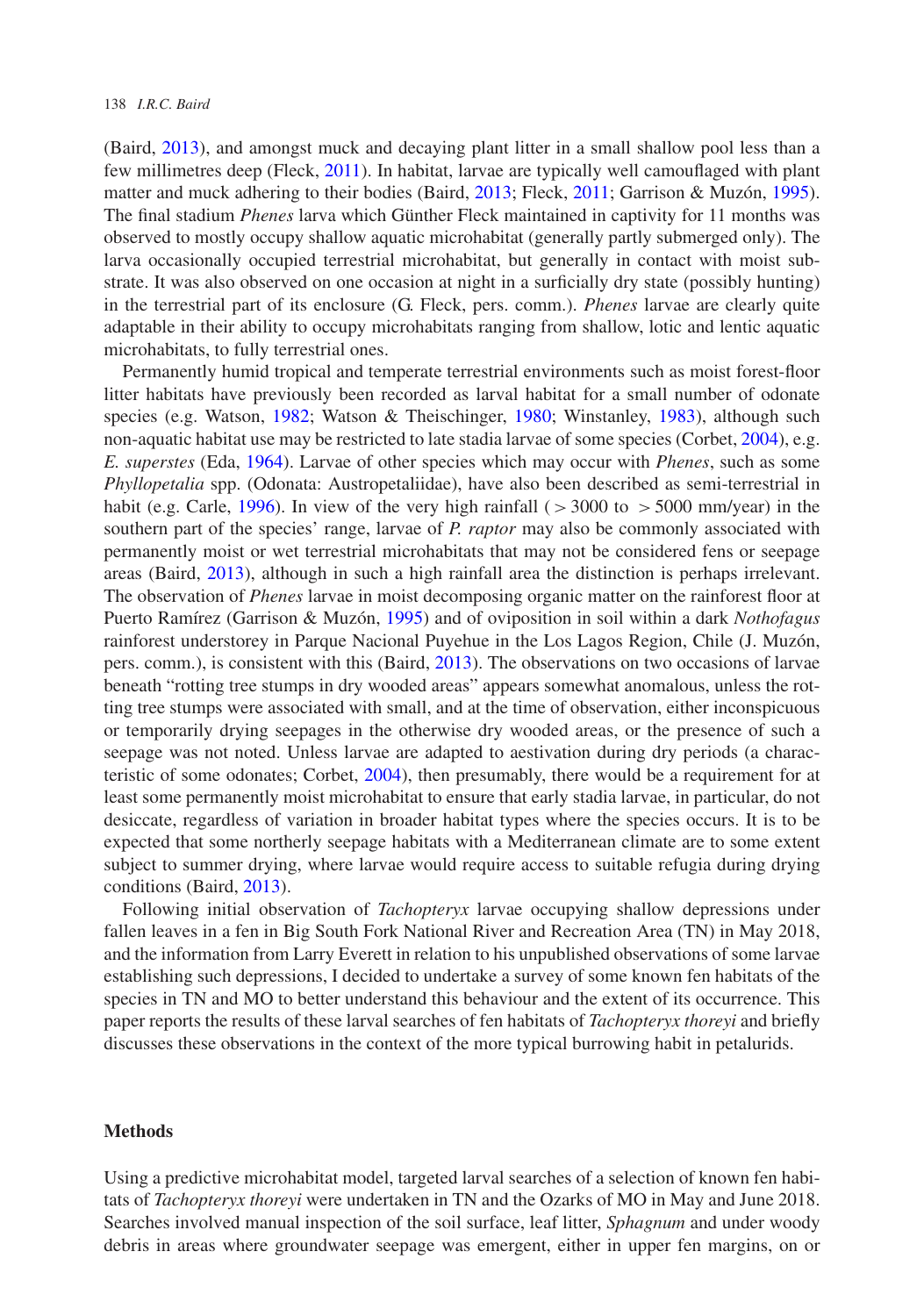adjoining forested lower hill-slopes, or along seepage lines or small water tracks in treeless and primarily graminoid fens. Locations of observed ovipositing sites and exuviae were noted to further inform an understanding of microhabitat selection by females for reproduction.

# **Results**

*Tachopteryx* larvae were found in one fen site in Big South Fork National River and Recreation Area in TN (Figures [1a](#page-4-0), [2a](#page-5-0), b) and four fen sites in the region surrounding Lake of the Ozarks in MO: Big Buffalo Creek Fen (Big Buffalo Creek Fen Natural Area, Big Buffalo Creek Conservation Area, Missouri Department of Conservation), Mule Shoe fen (Mule Shoe Conservation Area, Missouri Department of Conservation) (Figures [1b](#page-4-0), [2c](#page-5-0)), Lead Mine fen (Niangua River Hills Natural Area, Lead Mine Conservation Area, Missouri Department of Conservation) and Flagmire Hollow fen (Mark Twain National Forest, US Forest Service, Houston District) (Table [1\)](#page-5-1). Larvae were generally well camouflaged with muck and organic material adhered to their spiny bodies. Larvae of various sizes were recorded, including larvae of different sizes in close proximity to each other. The majority of recorded larvae (eight out of 14) were located in crypts, or shallow pits or depressions (hereafter "pits"), which appeared to have been established by the larvae (Table [1\)](#page-5-1). Larval pits were recorded at the TN site and three MO sites and were usually located under a layer of decomposing deciduous leaves and other litter. Although variable in their characteristics, their appearance generally suggested an extended period of larval occupation, with the substrate of the floor of the pit smooth, putatively as a result of larval activity (Figure [2a](#page-5-0), c). Association with pits was not limited to the largest larvae although no small larvae were associated with such pits. All larvae were recorded in at least somewhat sloping sites where they would never be subject to inundation, either in treeless and mostly graminoid fens (Figure [1b](#page-4-0)), or along sloping fen margins where seepage was emergent on adjoining, forested, lower hill-slopes (Figure [1a](#page-4-0)).

Exuviae were found in the fen in Big South Fork and in Big Buffalo Creek Fen. All exuviae were perched between 20 and 60 cm above ground, but most were *<*35 cm above ground. All exuviae recorded were in sites where larvae would never be subject to prolonged inundation. All were perched more or less vertically or hanging slightly backwards, except one which was perched horizontally on a large leaf. Exuviae in the Big South Fork fen were found perched on *Thelypteris noveboracensis* (New York fern) and amongst *Carex intumesum* and *C. crinita*, with extensive *Sphagnum lescurii* ground-layer in a treeless area of graminoid/fern fen, and in



<span id="page-4-0"></span>Figure 1. (a) Big South Fork fen (TN) showing transition from drier, forested, lower hill-slope (above) to gently sloping, groundwater-fed, valley-bottom fen (below). *Tachopteryx* larvae were located (arrowed) under fallen deciduous leaves along the upper edges of the fen amongst *Carex*, ferns and *Sphagnum* near this transition (Figures 2a, b). Exuviae were recorded more widely throughout the forested, valley-bottom fen. Photo by Ian Baird (17 May 2018); (b) Mule Shoe fen (MO), a treeless, low gradient, hill-slope, graminoid calcareous fen, where ovipositing was observed and where a larva was recorded in a depression (with "roof") along a small, downslope water track (arrowed) (Figure 2c). Photo by Ian Baird (7 June 2018).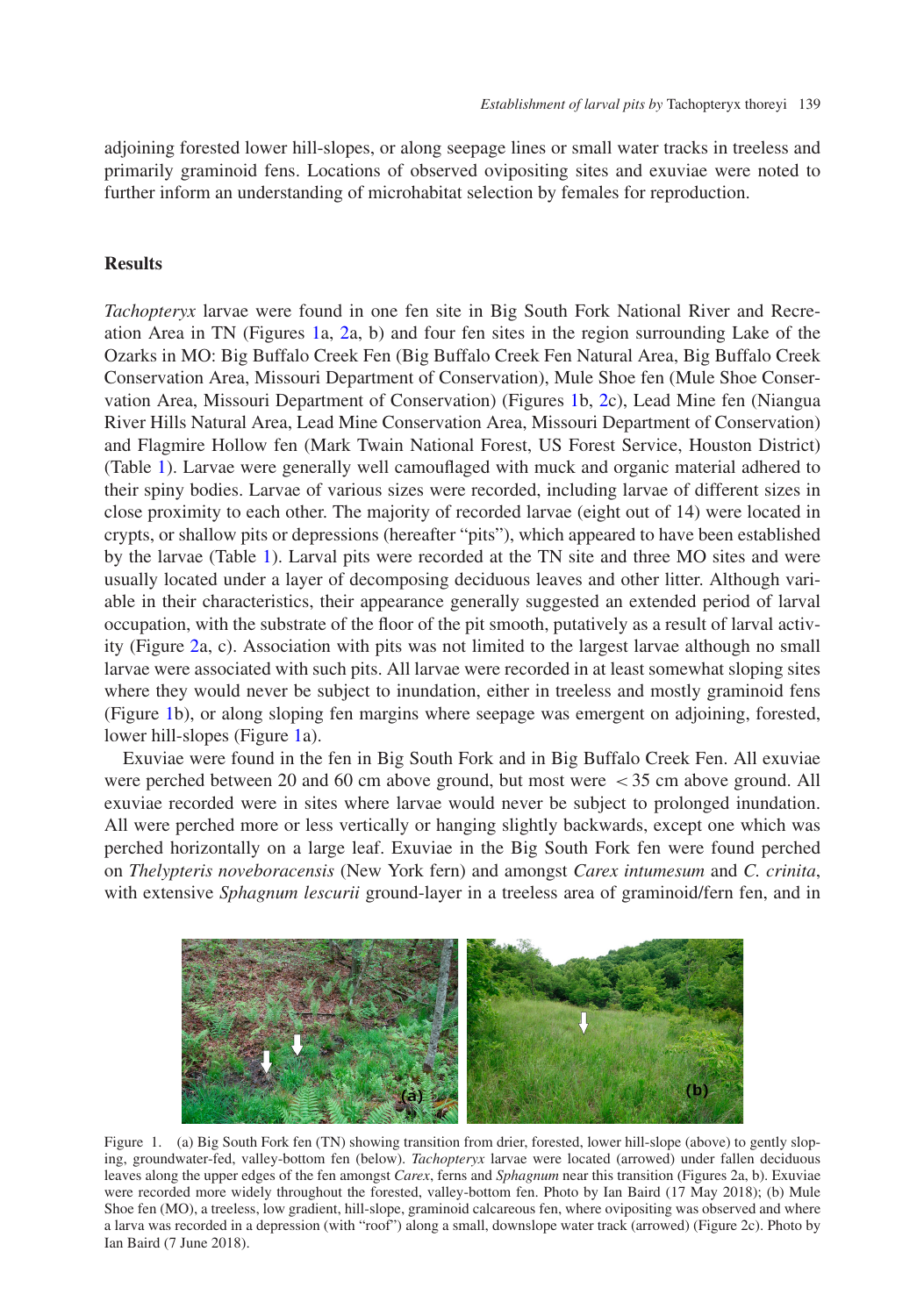#### 140 *I.R.C. Baird*



<span id="page-5-0"></span>Figure 2. (a) Well camouflaged late or final stadium *Tachopteryx* larva (arrowed) in shallow, type 'a' circular pit (\*denotes edges of pit) in the upper edge (Figure 1a) of Big South Fork fen (TN). Covering leaves temporarily removed. Note lack of free surface water and smooth saturated substrate in pit. Photo by Ian Baird (17 May 2018); (b) Muck covered *Tachopteryx* larva (arrowed; earlier stadia larva than larva in Figure 2a) next to presumed, natural seepage-filled depression amongst surface muck and decaying plant litter along upper edge of Big South Fork fen (TN) (Figure 1a). This seepage-filled depression was considerably wider and more irregular than the type 'b' pit where one larva was recorded in Big Buffalo Creek fen (no clear image available). Covering leaves temporarily removed. Note abundant seepage, plant litter and complex microhabitat. Photo by Ian Baird (17 May 2018); (c) *Tachopteryx* larva in shallow type 'c' pit in Mule Shoe fen (MO) (Figure 1b). Covering "roof" (arrowed) of matted plant litter, sediment and moss temporarily peeled back. No other covering leaves or other litter was present. Note lack of free surface water and smooth, moist substrate in the pit. Photo by Ian Baird (7 June 2018).

<span id="page-5-1"></span>Table 1. Results of *Tachopteryx thoreyi* observations and targeted larval searches in fens in Tennessee (TN) and Missouri (MO). Only includes sites where *Tachopteryx* larvae, exuviae or adults were recorded.

| Site name                  | Survey date | Ovipositing<br>observed | Exuviae<br>recorded (n) | Total<br>larvae(n) | Larvae $(n)$<br>with pits   | Pit type <sup>1</sup> |
|----------------------------|-------------|-------------------------|-------------------------|--------------------|-----------------------------|-----------------------|
| Big South Fork fen, TN     | 17 May 2018 | No.                     | 15                      | 4                  |                             | a                     |
| Shut-in Mountain Fens, MO  | 2 June 2018 | Yes                     | No                      |                    |                             |                       |
| Blair Creek Raised Fen, MO | 3 June 2018 | Yes                     | No                      |                    |                             |                       |
| Big Buffalo Creek Fen, MO  | 7 June 2018 | Yes                     |                         | 3                  | 3                           | a(2), b(1)            |
| Mule Shoe fen, MO          | 7 June 2018 | Yes                     | N <sub>0</sub>          |                    |                             | $\mathbf{c}$          |
| Lead Mine fen, MO          | 7 June 2018 | Yes                     | N <sub>0</sub>          |                    | $\Omega$                    |                       |
| Flagmire Hollow fen, MO    | 8 June 2018 | No.                     | N <sub>0</sub>          | 3                  | $\mathcal{D}_{\mathcal{L}}$ | a                     |

<sup>1</sup> Pit type:

a = typical, shallow, saucer-shaped, depression-type pit ( ∼ 2.5–4 cm diameter, 0.5–1.5 cm deep) in the substrate, under deciduous leaf pack or woody debris (Figure [2a](#page-5-0)). One larva was in a depression on a short ∼ 45° slope under the edge of a rotting fallen log near a crayfish burrow. Depressions varied from having moist to saturated substrate, but no standing water at time of observation, to having shallow seepage water;

b = pit (possibly natural) deeper than wide ( ∼ 3 cm deep), mostly seepage-filled, under deciduous leaf pack. Larva was positioned semivertically, with head and upper thorax above water level in possible ambush posture under the leaves (Figure [2b](#page-5-0) shows a larva next to a larger and more irregular, natural seepage-filled pit);

c = slightly elongated, saucer-shaped depression or crypt ( ∼ 3.5 cm diameter, ∼ 1.5 cm deep) similar to typical type "a" but with a thin and very slightly domed roof of what appeared to be a thin layer of decomposing plant litter, consolidated with silt and early moss establishment (due to light reaching the substrate), with several cracks in the roof which the larva may have used for access, and/or possibly for positioning for ambush predation. The elongated end of the depression also had what appeared to be a short ramp extension which the larva could have used for access or as an ambush position. The larva reacted rapidly to movement when the roof of its pit was disturbed. Minimal ground cover for larval concealment was otherwise available along the narrow water-track and seepage line in this sloping, treeless, seepage-fed, graminoid, calcareous fen (Figure [1b](#page-4-0)). Pit substrate surface was very smooth, suggesting a long period of occupation. Moist substrate but no free seepage water in crypt at time of observation (Figure [2c](#page-5-0)).

the adjoining low gradient, valley-bottom, forested fen or swamp forest (dominated by *Acer rubra* and *Nyssa sylvatica*) in the same fen complex. Larvae observed at this site were on the upper margins of the forested fen where seepage was emergent on the adjoining lower hill-slope amongst leaf litter, graminoids, herbs, ferns and *Sphagnum* (Figure [1a](#page-4-0)). Exuviae observed at Big Buffalo Creek Fen were also along the upper margins of the fen where seepage was emergent on the adjoining lower hill-slope, in a similar position to where larvae were recorded at this site. At this site exuviae were recorded on graminoids, ferns, tall herbs and *Equisetum.*

Ovipositing was observed in Big Buffalo Creek Fen, Mule Shoe fen, Lead Mine fen, Shutin Mountain Fens (The Nature Conservancy Shut-in Mountain Fens Preserve, Wildcat Hollow, MO) and Blair Creek Raised Fen (Blair Creek Fen Natural Area, Mark Twain National Forest, US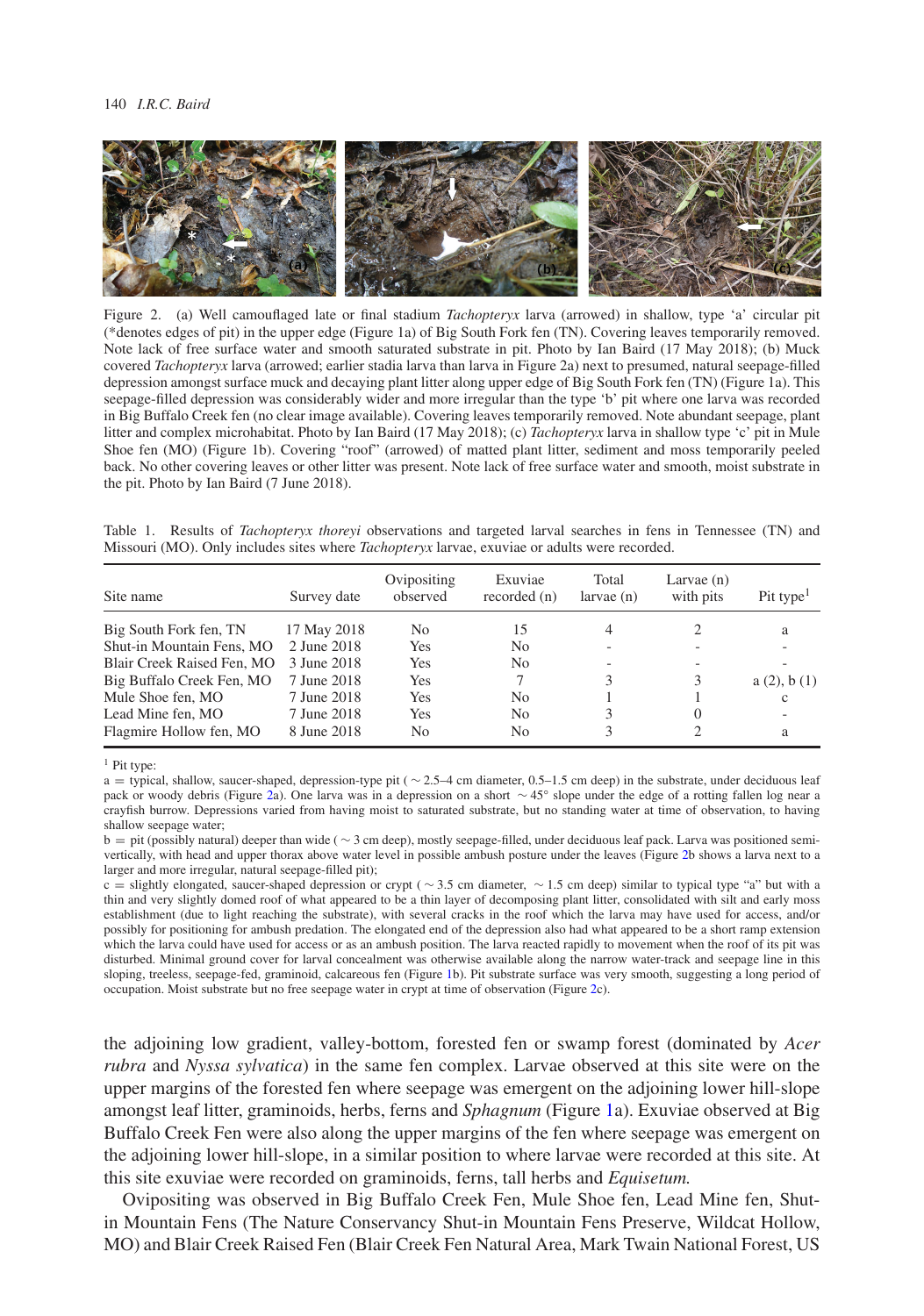Forest Service, MO) (Table [1\)](#page-5-1). Ovipositing in these sites was observed along upper fen margins where treeless fens transitioned to forest seeps on adjoining lower hill-slopes, and in treeless graminoid fens where suitable seepage was evident and where access to the substrate (amongst fen vegetation) was available to ovipositing females. The female observed ovipositing in Mule Shoe fen was ovipositing into the exposed and more or less vertical surface of a shallow layer (*<*15 cm deep) of saturated soil on the open edge of an erosion scald in two separate, but nearby locations, in this sloping calcareous fen, in an area with apparently little cover for larvae. This female investigated nearby ovipositing opportunities, but appeared to find the low graminoid vegetation too dense for her to access the substrate. Such ovipositing access constraints have also been documented in other petalurids (e.g. Baird, [2014b;](#page-10-26) Wolfe, [1953\)](#page-11-10). In the other sites, ovipositing females also selected less dense openings amongst the low fen vegetation to access the substrate, typically associated with small water tracks or seepage lines.

Most fens surveyed in this study had burrowing crayfish, but not all burrows were characterised by the presence of chimneys at the burrow entrance which would immediately indicate that they were crayfish burrows, although their burrow diameter was typically a good indicator. Exuviae and larvae were frequently found in close proximity to crayfish burrows, further suggesting that the "vertical tunnel" observed by Williamson [\(1932\)](#page-11-14) near a *Tachopteryx* larva in MO was probably a crayfish burrow.

# **Discussion**

The observations in this study of the majority of recorded *Tachopteryx* larvae inhabiting crypts, pits or shallow depressions is consistent with field observations by Dunkle [\(1981\)](#page-10-8) and unpublished observations by Larry Everett of some larvae being found in shallow pits in the field, and confirmation that captive raised larvae will also create such pits. Dunkle's [\(1981\)](#page-10-8) reference to depressions, the only previous published reference, has apparently and surprisingly gone uncommented upon until now in the literature. The actual method of pit development is unknown. In some less-developed examples it could arguably simply be the result of ongoing movement by larvae over an extended period of time in a localised area with very soft saturated soil, but examples documented here, and the larval rearing observations by Larry Everett, indicate habitat modifying behaviour. No such habitat modifications have been reported in any of the relatively few observations of larvae of *Phenes*, although Günther Fleck (pers. comm.) has observed a captive, final stadium *Phenes* larva in a shallow, irregular depression in *Sphagnum* in its container, probably created by the larva incidentally compressing the soft *Sphagnum* with its movements, possibly to maximise body contact with the moist moss. The establishment of pits by some *Tachopteryx* larvae suggests a more sedentary lifestyle with fidelity to their pits (once pits are established) as long as covering plant litter (or other material) is maintained and suitable environmental conditions persist. Larvae without pits are presumably free to forage more widely and seek suitable habitat conditions if necessary. While only larger *Tachopteryx* larvae were observed in association with pits in this study, the smallest larva recorded in such depressions by Larry Everett (pers. comm.) was ∼12 mm long, indicating that this behaviour is not restricted to late or final stadia larvae.

In relation to the origins of the burrowing habit in petalurids, the ecological benefits to larvae of modifying their microhabitat to suit changing environmental conditions are obvious, including in response to a changing climate and groundwater levels. These benefits clearly must outweigh the energy costs of burrow excavation and maintenance for these long-lived larvae (Baird, [2014a\)](#page-10-0). Although the number of burrowing (and non-burrowing) petalurid species which are now extinct is unknown, the burrowing habit has nevertheless probably been beneficial in the persistence of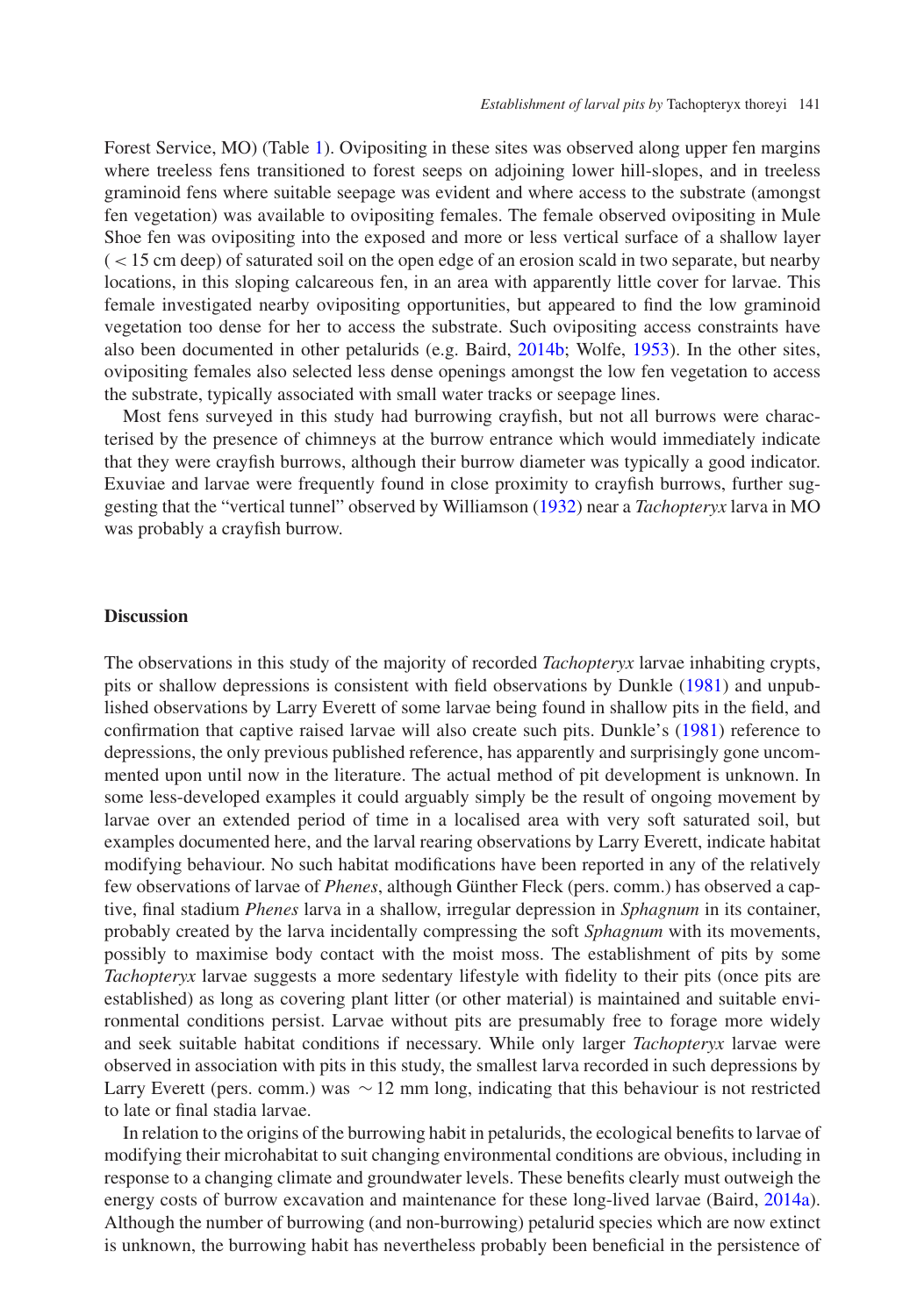the nine, extant, groundwater-dependent, fossorial petalurids in Australia, New Zealand, Japan and the Pacific North-West of North America, over tens of millions of years of tectonic, climatic and ecosystem change (e.g. see Ware et al., [2014\)](#page-11-1). In the case of *Petalura* spp. in Australia, in addition to other environmental protections, the benefits include protection from fire on this highly fire-prone continent (Baird, [2014a;](#page-10-0) Baird & Burgin, [2016;](#page-10-4) Benson & Baird, [2012\)](#page-10-19). In a study of *P. gigantea* burrows, Baird [\(2014a\)](#page-10-0) also reported evidence of some adaptive burrow deepening by larvae during a long drought. In groundwater-dependent ecosystems, such as those used by burrowing petalurids worldwide, burrowing provides a relatively stable environment, access to groundwater and the potential to follow changing groundwater levels.

In the absence of burrowing, larvae of *Phenes* and *Tachopteryx* are reliant on persistence of suitable moisture conditions to avoid desiccation. Although Günther Fleck (unpubl. obs.) has observed a captive final stadium *Phenes* larva remain healthy in a surficially dry state for two days with moss (green, but not wet) in a closed box, and observed a surficially dry larva (apparently foraging) in terrestrial habitat at night, the desiccation resistance of *Phenes* and *Tachopteryx* when exposed to prolonged dry conditions is unknown. In the high rainfall, cool temperate rainforest habitats of *Phenes* in the southern part of its range in Patagonia, environmental stability is more assured as long as suitable climatic conditions persist for those widespread ecosystems. Further north in its patchy, groundwater-dependent fen and seepage habitats in the drier, fire-prone, Mediterranean climate zone the species will be more vulnerable to climate variability, and potentially fire (see Baird, [2013\)](#page-10-7). In these areas, unless they have direct access to streams adjoining their seepage habitats, as they sometimes do, suitable refugia during temporarily drying conditions may depend upon at least some groundwater influence and the availability of soft, moist substrates where larvae can bury themselves, or access to other microrefugia such as voids in the substrate, under rocks, logs or tree stumps, or amongst the roots of fen and seep vegetation.

*Tachopteryx* larvae must benefit from similar means of avoiding unsuitable climatic conditions, as evidenced by the use of crayfish burrows during drought and winter by some larvae, although this presumably involves some risk of predation by their crayfish hosts. The establishment of shallow pits by some *Tachopteryx* larvae must provide benefits to larvae, potentially with some similarity to the benefits realised by fossorial petalurids, such as maintaining access to groundwater or contact with moist substrates. In the case of burrowing petalurids, these benefits include provision of resting places from which to practice ambush predation from within burrow openings, while maintaining ready access to groundwater; behaviour which has been confirmed in *Tanypteryx hageni* (Svihla, [1959,](#page-11-2) [1984\)](#page-11-20), *T. pryeri* (Taketo, [1971\)](#page-11-4) and *Uropetala* spp. (Rowe, [1987;](#page-10-3) Wolfe, [1953\)](#page-11-10). The use or establishment of a type "b" pit by one larva observed in this study arguably could demonstrate a potential transitional stage between simple shallow depressions (typical type "a" pit) and the well-defined and sometimes complex burrows established by fossorial petalurids. The larva in this case, however, may well have been occupying an existing, natural water-filled pit. Similarly to *Phenes*, *Tachopteryx* larvae appear to be quite adaptable in occupying microhabitats ranging from those with no free surface water to water-filled pits and shallow pools. Better understanding the desiccation resistance of larvae, the circumstances where pit establishment by larvae occurs, at what stage of larval development it occurs, and the means by which that occurs, across the biogeographic range of the species in eastern USA, may contribute to our understanding of the benefits of pit establishment in *Tachopteryx*, and potentially, the evolution of a burrowing habit in petalurids more broadly.

The internal phylogenetic classification of the Petaluridae has been, and continues to be, of some controversy (e.g. see Fleck, [2011\)](#page-10-22), with obvious implications for how we may understand the evolution of the larval burrowing habit in the context of the distribution of extant burrowing and non-burrowing species. Following on from various previous treatments of the family (e.g. Fraser, [1933,](#page-10-27) [1957;](#page-10-28) Winstanley, [1982\)](#page-11-9) (e.g. using wing venation or other morphological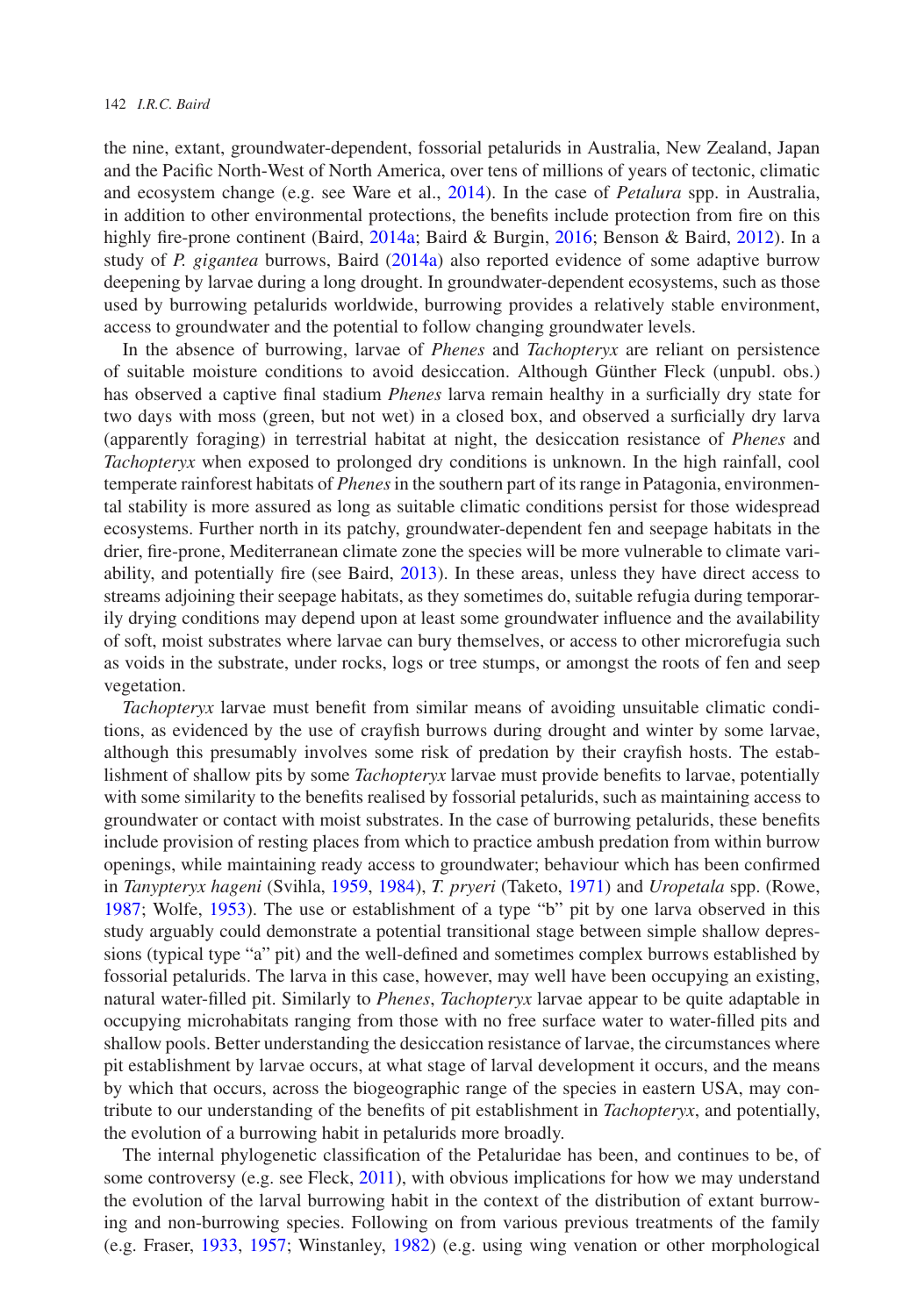characters), Nel, Bechly, Jarzembowski, and Martínez-Delclòs [\(1998\)](#page-10-29) split the Petaluridae into the subfamilies Petalurinae and Tachopteryginae; the latter including the tribes Tanypterygini (comprising *Tanypteryx*) and Tachopterygini (comprising *Phenes* and *Tachopteryx*). Using morphological characters, Fleck [\(2011\)](#page-10-22), however, considered that *Phenes* was a sister group to all remaining modern petalurids and proposed the new subfamily Pheninae for *Phenes*. In a more recent phylogenetic and historical biogeographic study, Ware et al. [\(2014\)](#page-11-1) found the Petaluridae to be monophyletic with a Pangaean origin in the mid-Jurassic (∼157 Ma), with *Tachopteryx* and *Tanypteryx* forming a monophyletic Laurasian clade and the remaining three genera a monophyletic Gondwanan clade. Their molecular clock analysis suggested that these clades separated  $\sim$  146 Ma, consistent with estimated times of break-up of Pangaea between 140 and 180 Ma, with species ages of the extant species ranging from  $\sim$  100 to  $\sim$  30 million years (Ware et al., [2014\)](#page-11-1). They suggested that during the Jurassic, New Zealand was near the origin point of the family, and "that Antarctica was at the centre of the petalurid distribution" (Ware et al., [2014,](#page-11-1) p. 1291), with subsequent dispersal to other Gondwanan remnants as well as Laurasia, and then from western North America to Japan (*Tanypteryx*). Belyshev [\(1974\)](#page-10-30) considered the relict distributions of the Petaluridae to represent the circumference of Pangaea (cited in Louton, [1982\)](#page-10-9). Ware et al. [\(2014\)](#page-11-1) noted that early Cretaceous petalurid fossils have been described from Argentina, Brazil and England (see Coram & Nel, [2009;](#page-10-32) Nel & Bechly, 2009; Petrulevičius & Nel, [2003\)](#page-10-33), and fossils of "stem group Petalurida, which includes Petaluridae and at least three other now extinct families, are known from the upper Jurassic from Asia, Europe and South America" (see Nel et al., [1998,](#page-10-29) p. 1294). The fossil record confirms the widespread distribution of a diverse petalurid fauna during that period, with the extant petalurid fauna being reduced by comparison.

Not surprisingly, for such an ancient group with controversial phylogeny, the origin of a burrowing larval habit has been the subject of much conjecture. Fleck [\(2011,](#page-10-22) p. 88) considered the non-burrowing character of larvae of *Phenes* and *Tachopteryx* as a plesiomorphy, and a primitive characteristic. Fleck noted that "the larvae of *Phenes* and *Tachopteryx* possess lateral abdominal extensions, a plesiomorphic condition apparently not seen in other Petaluridae, supporting the non-burrowing condition as plesiomorphic too". The presence of only four dental folds in the gizzard of *Phenes*, a unique feature in the Petaluridae (but like other Anisoptera), was also considered plesiomorphic by Fleck, supporting his position that *Phenes* was sister to all other extant petalurids. In determining his proposed phylogenetic classification, however, Fleck [\(2011,](#page-10-22) p. 93) also placed "a great evolutionary weight to the unique and complex ability to dig galleries". Ware et al. [\(2014\)](#page-11-1) suggested, alternatively, that non-burrowing in *Phenes* and *Tachopteryx* is a derived trait, which evolved separately in each lineage after the two major clades (of Ware et al., [2014\)](#page-11-1) separated.

In discussing this subject, the larval habits of some gomphids (Odonata: Gomphidae) deserve mention. Although the Gomphidae, which is often considered phylogenetically to be a sister group to petalurids, includes genera which are frequently referred to as burrowers (e.g. Corbet, [2004\)](#page-10-23), these are perhaps more accurately referred to as "buryers". They do not excavate burrows *per se* (in the sense that petalurids do) but instead bury themselves, in a concealment strategy, just below the surface of the bottom sediments of their typical aquatic habitats; in some species with their eyes and caudal appendages protruding above the sediment surface. At the extreme of this behaviour, larvae of several species which have been found up to several centimetres below the substrate surface have developed unique morphological adaptations, including long respiratory "siphons" (see Corbet, [2004\)](#page-10-23). While this burying behaviour provides concealment, and possibly other benefits, with some similarity to burrowing in petalurids, it represents a distinctly different evolutionary trajectory.

Considering the distribution of extant fossorial petalurids and the unlikely scenario of multiple independent origins of a burrowing behaviour which is restricted to petalurids (in the Odonata),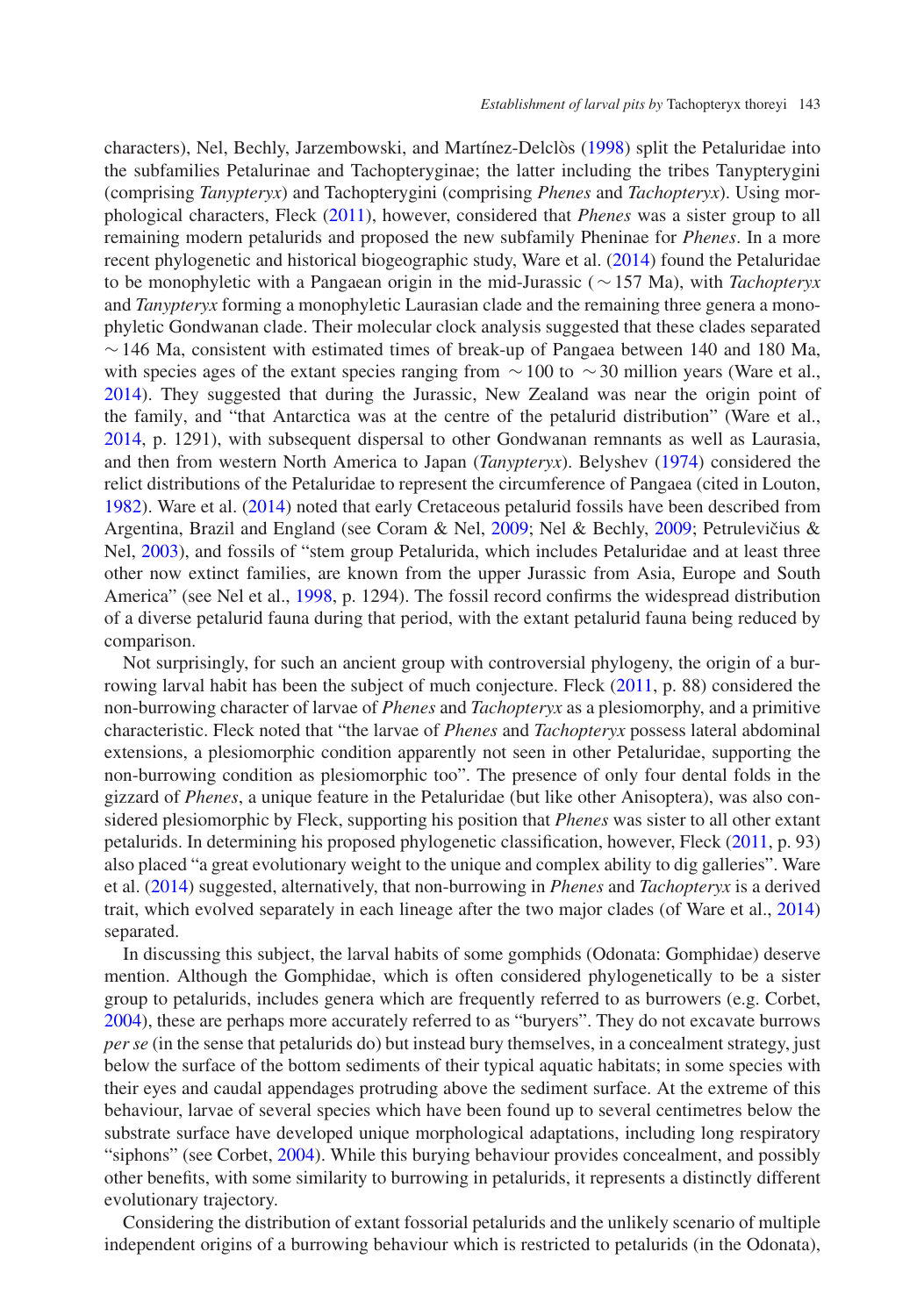#### 144 *I.R.C. Baird*

it is reasonable to suggest that the burrowing habit has an ancient origin in the Petaluridae (and potentially other now extinct Petalurida) and pre-dates the break-up of Pangaea. The question remains, however, of whether the non-burrowing habit of *Phenes* and *Tachopteryx* (and potentially other extinct petalurids) is plesiomorphic (Fleck, [2011\)](#page-10-22), or a derived trait (Ware et al., [2014\)](#page-11-1). If the extant species do represent two distinct clades as outlined by Ware et al. [\(2014\)](#page-11-1), and non-burrowing is not plesiomorphic (as proposed by Ware et al., [2014\)](#page-11-1), then when and why did the non-burrowing habit develop in *Tachopteryx* (part of Ware et al.'s Laurasian clade which includes fossorial *Tanypteryx*) and *Phenes* (part of Ware et al.'s Gondwanan clade, with all other extant species being fossorial)? If it is a derived trait, then the cost of excavating and maintaining permanent burrows (over a long larval period) may have become greater than the fitness benefits, presumably in response to changing environmental conditions across at least part of a species' range.

The larvae of the fossorial petalurids, particularly *Petalura* and *Uropetala* spp. (the largest larvae with the deepest and most complex burrows), show morphological adaptations apparently suited to a burrowing lifestyle, compared to those of *Phenes* and *Tachopteryx* (see Corbet, [2004;](#page-10-23) Fleck, [2011\)](#page-10-22), both of which appear to have evolved a camouflage strategy of mimicking leaves and other plant litter (Dunkle, [1981;](#page-10-8) Fleck, [2011\)](#page-10-22), and morphologically adapted to an above ground lifestyle (Fleck, [2011\)](#page-10-22). Interestingly, from an ecological perspective, the burrows of some *Tanypteryx* larvae (the smallest petalurids with the simplest and shallowest burrows) are no more than10 cm deep and little more than pits. The establishment of shallow pits by some *Tachopteryx* larvae might simply represent adaptive behaviour and indicate some behavioural plasticity, but it may also provide some insight into the evolution of the ancestral burrowing habit in petalurids.

The phylogenetics of extant petalurids is still a subject of uncertainty with obvious implications for understanding the origin of burrowing and the phylogenetic relationships among extant fossorial and non-fossorial species. Following on from Ware et al. [\(2014\)](#page-11-1), further phylogenetic and historical biogeographic studies, supported by morphological comparisons of larvae of these species (e.g. Fleck, [2011\)](#page-10-22), in conjunction with a better understanding of the occurrence of pit establishment in *Tachopteryx*, will hopefully contribute to resolving these questions.

#### **Acknowledgements**

Ray Andress, Larry Everett, Günther Fleck and anonymous reviewers are thanked for their comments which have improved the paper. Larry Everett generously shared his unpublished field observations and results of his larval rearing study of *Tachopteryx*. Günther Fleck, Rosser Garrison and Javier Muzón are thanked for sharing their unpublished observations of *Phenes* larvae, and Mike Ferro is thanked for sharing his observations of *Tachopteryx* larvae. Searches of fen habitats in Tennessee were undertaken as part of a team working on a separate dragonfly project, which included Larry Everett, Mike Ferro, Robert Glotzhober, Javier Muzón, Steve Roble and Tim Vogt. Tim Vogt, in particular, is thanked for his organisation behind that fieldwork, and the International Dragonfly Fund and an anonymous donor are thanked for funding accommodation and assisting with fieldwork costs for the team. Tim Vogt shared his considerable knowledge of *Tachopteryx* and its fen habitats and is thanked for his support and for connecting me with the right people. Brett Landwer, with support of the Missouri Department of Conservation, generously guided me around a series of fens in the Lake Ozarks region of Missouri and shared his extensive knowledge. Cindy Hall and staff from Lake Ozark Caverns (Missouri Department of Conservation) generously shared their time and knowledge of the cavern and nearby fens.

## **ORCID**

*Ian R. C. Baird* **b** <http://orcid.org/0000-0002-2715-6326>

#### **References**

<span id="page-9-0"></span>Baird, I. R. C. (2012). The wetland habitats, biogeography and population dynamics of *Petalura gigantea* (Odonata: Petaluridae) in the Blue Mountains of New South Wales. PhD thesis, Western Sydney University, Australia. Available at [http://handle.uws.edu.au:8081/1959.7/509925.](http://handle.uws.edu.au:8081/1959.7/509925)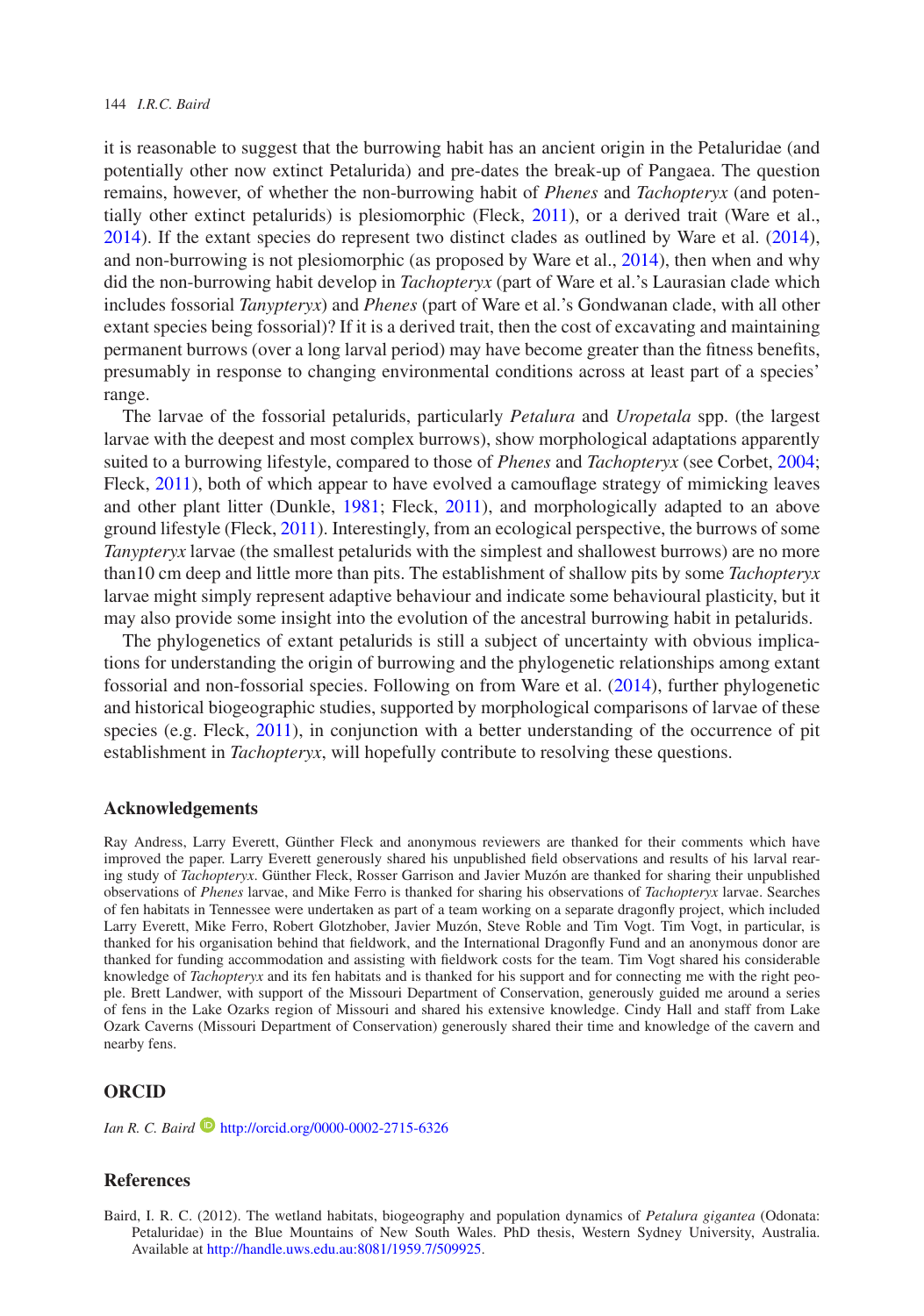- <span id="page-10-7"></span>Baird, I. R. C. (2013). Larval habitat and behaviour of *Phenes raptor* (Odonata: Petaluridae): a review of current knowledge, with new observations. *International Journal of Odonatology*, *16*, 79–91. [doi:10.1080/13887890.2012.757723](https://doi.org/10.1080/13887890.2012.757723)
- <span id="page-10-0"></span>Baird, I. R. C. (2014a). Larval burrow morphology and groundwater dependence in a mire-dwelling dragonfly, *Petalura gigantea* (Odonata: Petaluridae). *International Journal of Odonatology*, *17*, 101–121. [doi:10.1080/13887890.2014.932312](https://doi.org/10.1080/13887890.2014.932312)
- <span id="page-10-26"></span>Baird, I. R. C. (2014b). Mate guarding and other aspects of reproductive behaviour in *Petalura gigantea* (Odonata: Petaluridae). *International Journal of Odonatology*, *17*, 223–236. [doi:10.1080/13887890.2014.979333](https://doi.org/10.1080/13887890.2014.979333)
- <span id="page-10-1"></span>Baird, I. R. C. (2017). A review of current knowledge of the coastal petaltail dragonfly, *Petalura litorea* (Odonata: Petaluridae). Prepared on behalf of the New South Wales Office of Environment and Heritage Save Our Species Program, North East Region. Available at [https://doi.org/10.13140/RG.2.2.19108.88966.](https://doi.org/10.13140/RG.2.2.19108.88966)
- <span id="page-10-18"></span>Baird, I. R. C., & Benson, D. (2018). Hydrogeomorphology, floristics, classification and conservation values of the little-known montane mires of the upper Cudgegong River catchment, Central Tablelands, New South Wales. *Cunninghamia*, *18*, 001–021. [doi:7751/cunninghamia.2018.18.001](https://doi.org/7751/cunninghamia.2018.18.001)
- <span id="page-10-4"></span>Baird, I. R. C., & Burgin, S. (2016). Conservation of a groundwater-dependent mire-dwelling dragonfly: implications of multiple threatening processes. *Journal of Insect Conservation*, *20*, 165–178. [doi:10.1007/s10841-016-9852-3](https://doi.org/10.1007/s10841-016-9852-3)
- <span id="page-10-11"></span>Barlow, A. E. (1991). New observations on the distribution and behaviour of *Tachopteryx thoreyi* (Hag.) (Anisoptera: Petaluridae). *Notulae Odonatologicae*, *3*, 131–132.
- <span id="page-10-30"></span>Belyshev, B. F. (1974). Distribution of relict dragonfly families, the Pacific ore belt, and the continental drift theory. *Izv. Sib. Otd. Akad. Nauk. SSSR Ser. Biol. Nauk.*, *2*, 144–145 (In Russian, with English summary).
- <span id="page-10-19"></span>Benson, D., & Baird, I. R. C. (2012). Vegetation, fauna and groundwater interrelations in low nutrient temperate montane peat swamps in the upper Blue Mountains, New South Wales. *Cunninghamia*, *12*, 267–307. [doi:10.7751/cunninghamia.2012.12.021](https://doi.org/10.7751/cunninghamia.2012.12.021)
- Byers, C. F. (1930). A contribution to the knowledge of Florida Odonata. *University of Florida Publications*, *1*, 1–327.

<span id="page-10-14"></span>Carle, F. L. (1996). Revision of the Austropetaliidae (Anisoptera: Aeshnoidea). *Odonatologica*, *25*, 231–259.

- <span id="page-10-31"></span><span id="page-10-25"></span>Coram, R. A., & Nel, A. (2009). A new petalurid dragonfly from the Lower Cretaceaous of southern England (Odonata: Petaluridae: Cretapetaluridae). *Palaeodiversity*, *2*, 205–208.
- Corbet, P. S. (2004). *Dragonflies. Behaviour and Ecology of Odonata* (rev. ed.). Ithaca, NY: Cornell University Press.
- <span id="page-10-23"></span><span id="page-10-8"></span>Dunkle, S. W. (1981). The ecology and behaviour of *Tachopteryx thoreyi* Hagen (Anisoptera: Petaluridae). *Odonatologica*, *27*, 287–305.
- <span id="page-10-12"></span>Dunkle, S. W. (1989). *Dragonflies of the Florida Peninsular, Bermuda and the Bahamas*. Gainesville, Florida: Scientific Publishers.
- <span id="page-10-24"></span>Eda, S. (1964). A note on the behaviour of full grown larvae of *Epiophlebia superstes* Selys. *Tombo*, *7*, 13–16 (In Japanese, with English summary).
- <span id="page-10-13"></span>Ferro, M. L., & Belshe, J. F. (1999). The distribution of *Tachopteryx thoreyi* (Hagen) (Insecta, Odonata, Anisoptera, Petaluridae) in Missouri. *Journal of the McNair Central Achievers Program-McCAP, Central Missouri University*, *8*, 17–21.
- <span id="page-10-22"></span>Fleck, G. (2011). Phylogenetic placement of Petaluridae and basal Anisoptera families (Insecta: Odonata). *Stuttgarter Beiträge zur Naturkunde A, Neue Series 4*, 83–104.
- <span id="page-10-27"></span>Fraser, F. C. (1933). A revision of the Fissilabioidea (Cordulegastridae, Petaliidae, and Petaluridae) (Order Odonata). Part II. Petaliidae and Petaluridae and appendix to part I. *Memoirs of the Indian Museum*, *9*, 205–260.
- Fraser, F. C. (1957). *A Reclassification of the Order Odonata*. Sydney: Royal Zoological Society of New South Wales.
- <span id="page-10-28"></span>Garrison, R. W., & Muzón, J. (1995). Collecting down at the other "down under". *Argia*, *7*, 23–26.
- <span id="page-10-21"></span><span id="page-10-6"></span>Garrison, R. W., von Ellenrieder, N., & Louton, J. A. (2006). *Dragonfly Genera of the New World: an Illustrated and Annotated Key to the Anisoptera*. Baltimore: John Hopkins University Press.
- <span id="page-10-20"></span>Jurzitza, G. (1989). Versuch einer Zusammenfassung unserer Kenntnise uber die Odonatenfauna Chiles. *Rapid Communications of the Societas Internationalis Odonatologica, Suppl*. *9*, 14–15.
- <span id="page-10-2"></span>Karube, H. (2003). Occurrence of the larvae of *Petalura ingentissima* Tillyard. Paper presented at the 3rd Worldwide Dragonfly Association International Symposium of Odonatology, Beechworth, Australia, 7–13 January 2003.
- <span id="page-10-9"></span>Louton, J. A. (1982). Lotic dragonfly (Anisoptera: Odonata) nymphs of the southeastern United States: identification, distribution and historical biogeography. PhD thesis. Knoxville: University of Tennesee. Available at [https://trace.tennessee.edu/utk\\_graddiss/2671/.](https://trace.tennessee.edu/utk_graddiss/2671/)
- <span id="page-10-10"></span>McPheron, B. A., & Schiff, N. M. (1988). New distribution records for three dragonfly species (Odonata: Anisoptera) in Illinois, USA. *Journal of the Kansas Entomological Society*, *61*, 494–495.
- Needham, J. G. (1901). Aquatic insects in the Adirondacks. *New York State Museum Bulletin*, *47*, 383–612.
- <span id="page-10-32"></span><span id="page-10-15"></span>Nel, A., & Bechly, G. (2009). The third petalurid dragonfly from the lower Cretaceous of Brazil (Odonata: Cretapetaluridae). *Annales zoologici (Warszawa)*, *59*, 281–285.
- <span id="page-10-29"></span>Nel, A., Bechly, G., Jarzembowski, E., & Martínez-Delclòs, X. (1998). A revision of the fossil petalurid dragonflies (Insecta: Odonata: Anisoptera: Petalurida). *Paleontologia Lombarda, Nuova serie X*, 1–68.
- Paulson, D. (2011). *Dragonflies and Damselflies of the East*. Princeton, New Jersey: Princeton University Press.
- <span id="page-10-33"></span><span id="page-10-5"></span>Petrulevičius, J. F., & Nel, A. (2003). Oldest petalurid dragonfly (Insecta: Odonata): a Lower Cretaceous specimen from south Patagonia, Argentina. *Cretaceous Research*, *24*, 31–34.
- <span id="page-10-17"></span>Pintor, L. M., & Soluk, D. A. (2006). Evaluating the non-consumptive, positive effects of a predator in the persistence of an endangered species. *Biological Conservation*, *130*, 584–591. [doi:10.1016/j.biocon.2006.01.021](https://doi.org/10.1016/j.biocon.2006.01.021)
- Riggert, C. (2016). *A Guide to Missouri's Crayfishes*. Jefferson City, Missouri: Missouri Department of Conservation.
- <span id="page-10-16"></span><span id="page-10-3"></span>Rowe, R. J. (1987). *The Dragonflies of New Zealand*. Auckland, New Zealand: Auckland University Press.